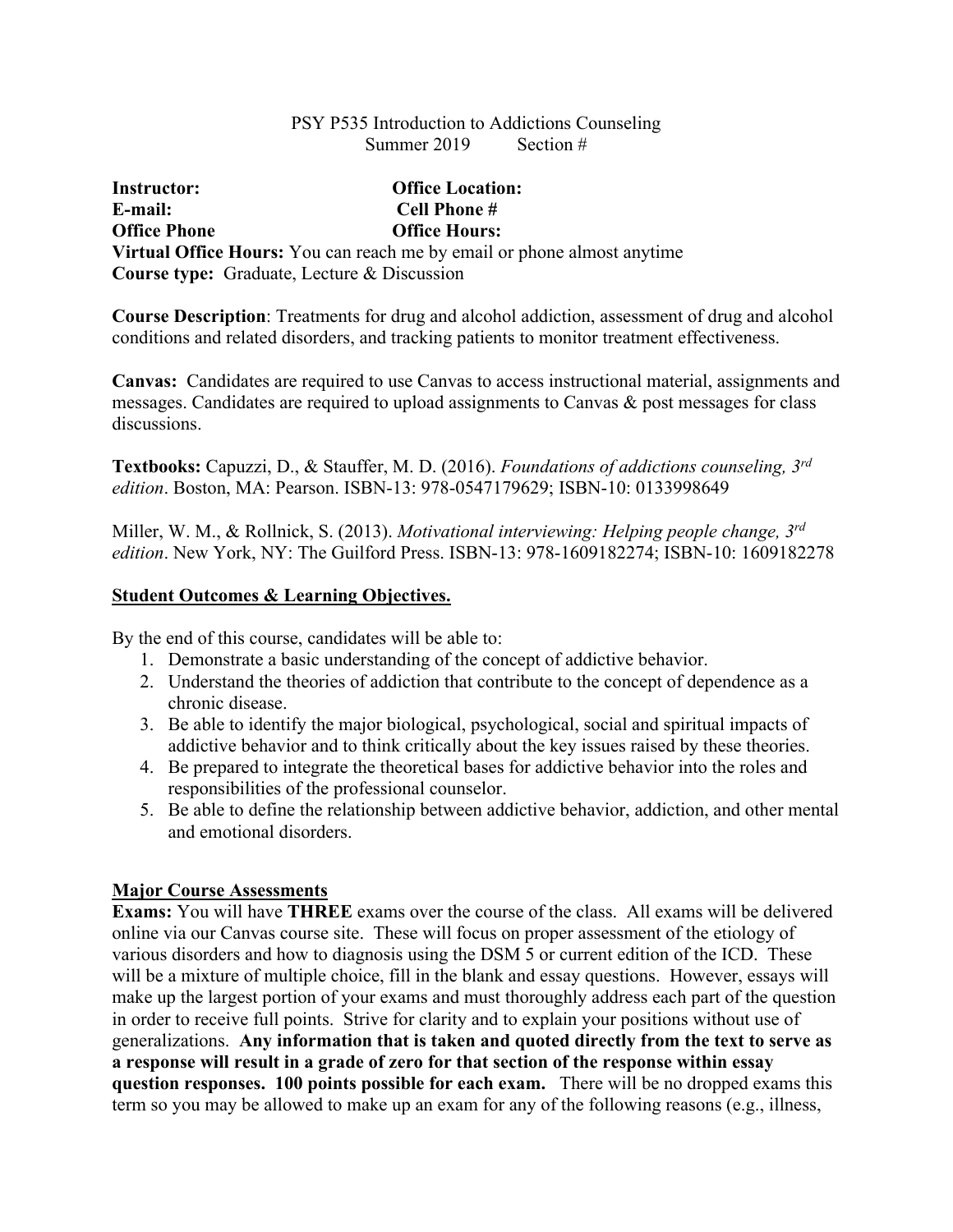death or serious illness in family, etc.). To do so you must contact me no later than 24 hours after the missed exam to set up a date to retake the exam. You will then have seven days to complete the exam or a grade of zero will be entered for the exam. Makeup exams will be essay questions only.

**Case conceptualization:** You will be presented with a clinical case at predetermined points in the course. Using the information you have gathered, your understanding of what diagnostic issues may be most salient, as well as consultation with me as your instructor you will be expected to develop a treatment plan for the fictitious client. You should consider major aspects of their presenting concerns, personality, family history and other issues but will have to determine if those areas need to be addressed before other seemingly minor concerns presented by the client.

**Motivational Interviewing Practice**: Often times, our clients with addiction-related issues struggle with ambivalence about change. MI can be a valuable tool in helping clients work through this ambivalence and become more prepared to make changes. Using the Motivational Interviewing book, you will write a summary of the core skills utilized in MI. You will also practice the core interviewing skills by writing a response to various prompts to demonstrate your ability to use open questions, affirmations, reflective statements, and summaries. Finally, you will work with a classmate to briefly interview each other about your abstinence exercise. As the interviewer, you will practice the interviewing skills and demonstrate your ability to respond to sustain and change talk. As the interviewee, your job is to cooperate with your partner, but be sure to include sustain talk to challenge your partner.

**Abstinence Exercise and Paper**: This exercise is designed to help you experience some of the feelings/thoughts that addicted individuals experience when they quit their drug or behavior of choice. This exercise requires that you give up a substance (e.g., nicotine, caffeine, or alcohol) or a behavior (e.g., Internet use, eating sweets, playing video/computer games, watching television, cell-phone usage) for a period of **6 weeks (see dates at the end of this syllabus)**. For those of you who have difficulty identifying a substance or behavior, please contact me so we can discuss what might be a challenge for you to give up for this time period.

During this assignment you will (a) write an introductory **letter to your substance/behavior**, (b) keep an **abstinence log** of your experiences, and (c) write a **summary paper** which will serve as the conclusion to the 6 week exercise. This assignment will have the following components:

**A "Letter to my Substance/Behavior"** – written in the first person to the substance/behavior from which you are abstaining, will be due before the abstinence period begins (worth **23 points**).

This  $1 - 2$  page paper is to be written to the substance or behavior from which you are abstaining. This is to be written in the first person (e.g., "caffeine, you have always been there for me in the morning…") and should cover the following 5 areas:

1) How my addictive substance/behavior is loved and is considered a "friend"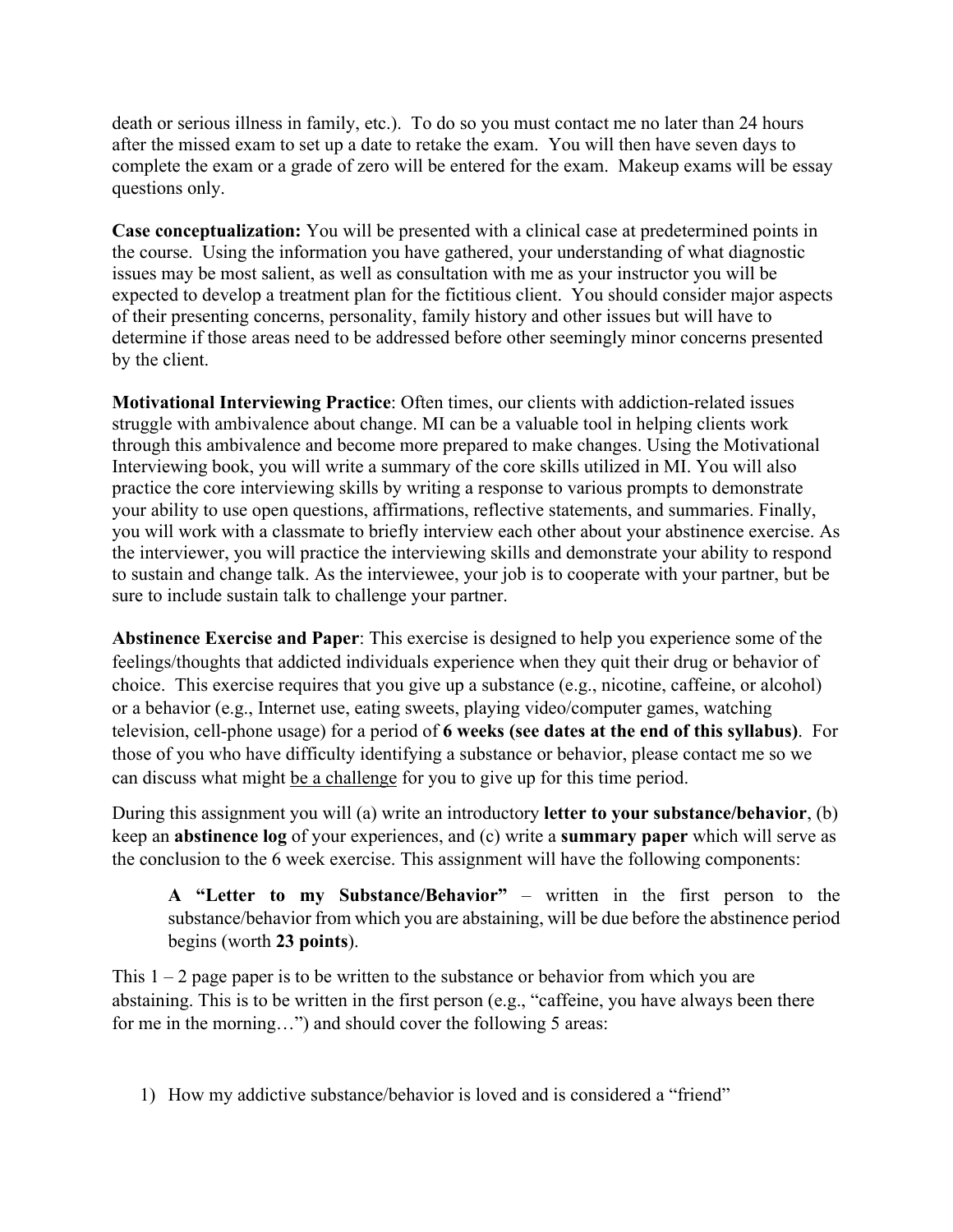- 2) How my addictive substance/behavior is sensual (appeals to my senses)
- 3) How my addictive substance/behavior provides "healing" or is a "balm" to my emotional wounds
- 4) How my addictive substance/behavior controls and promotes my feelings of helplessness and entrapment
- 5) How my addictive substance/behavior is hated what it has "cost" me

**An abstinence log** – This log will describe your feelings and reactions, especially focusing on times you "lapse" or experience temptation. It is especially important to indicate times when it was both difficult and easy to abstain, as well as those specific circumstances during which you "slipped" (birthdays, holidays, and weekends seem especially difficult). Although daily entries into the log are not required, daily entries have been reported as most helpful by previous students. The log needs to be computer generated (**a minimum of half a page per entry**) and should have a *minimum of three entries* **per week**. There will be a minimum of eighteen entries in all (worth **54 points**).

**A summary paper** – This is to be a *minimum* two to three page paper describing the abstinence experience (e.g., did you succeed or fail, what influenced you, what was the process like for you, etc.) and will serve as the conclusion to your overall experience (worth **23 points**).

**Note**: This paper does not have to be in APA format.

**Attendance at 12-Step Meetings:** As part of your class experience, you are required to attend **three different** "Open" 12-Step meetings. You may attend any of the below groups or any other 12-Step meeting approved by the professor.

- Al-Anon: http://www.al-anon.alateen.org/meetings/meeting.html
- Alcoholics Anonymous: http://www.alcoholics-anonymous.org/en\_find\_meeting.cfm?PageID=29
- Celebrate Recovery: http://www.celebraterecovery.com/global.shtml
- Codependents Anonymous: http://www.codependents.org/meeting-search-english.php
- Emotions Anonymous http://allone.com/12/ea/
- Gamblers Anonymous: http://www.gamblersanonymous.org/mtgdirTOP.html
- Nar-Anon: http://nar-anon.org/naranongroups.htm
- Narcotics Anonymous: http://portaltools.na.org/portaltools/MeetingLoc/
- Overeaters Anonymous: http://www.oa.org/all\_about\_meetings.htm
- Sexaholics Anonymous: http://www.sa.org/top/United%20States%20of%20America/
- SMART Recovery: http://www.smartrecovery.org/meetings\_db/view/

Note: All meetings are "closed meetings" (for those that are addicted) unless "O" (open) is indicated. **Only attend Open meetings** unless you meet the necessary criteria.

Part of this assignment will also include your briefly speaking with at least one member at each group attended (the chairperson/leader is usually an easy person to talk to). Keep a log of your experiences at each meeting (to include what you learned from speaking with the group member). I suggest you attend in the company of one of your classmates. This assignment will have the following components: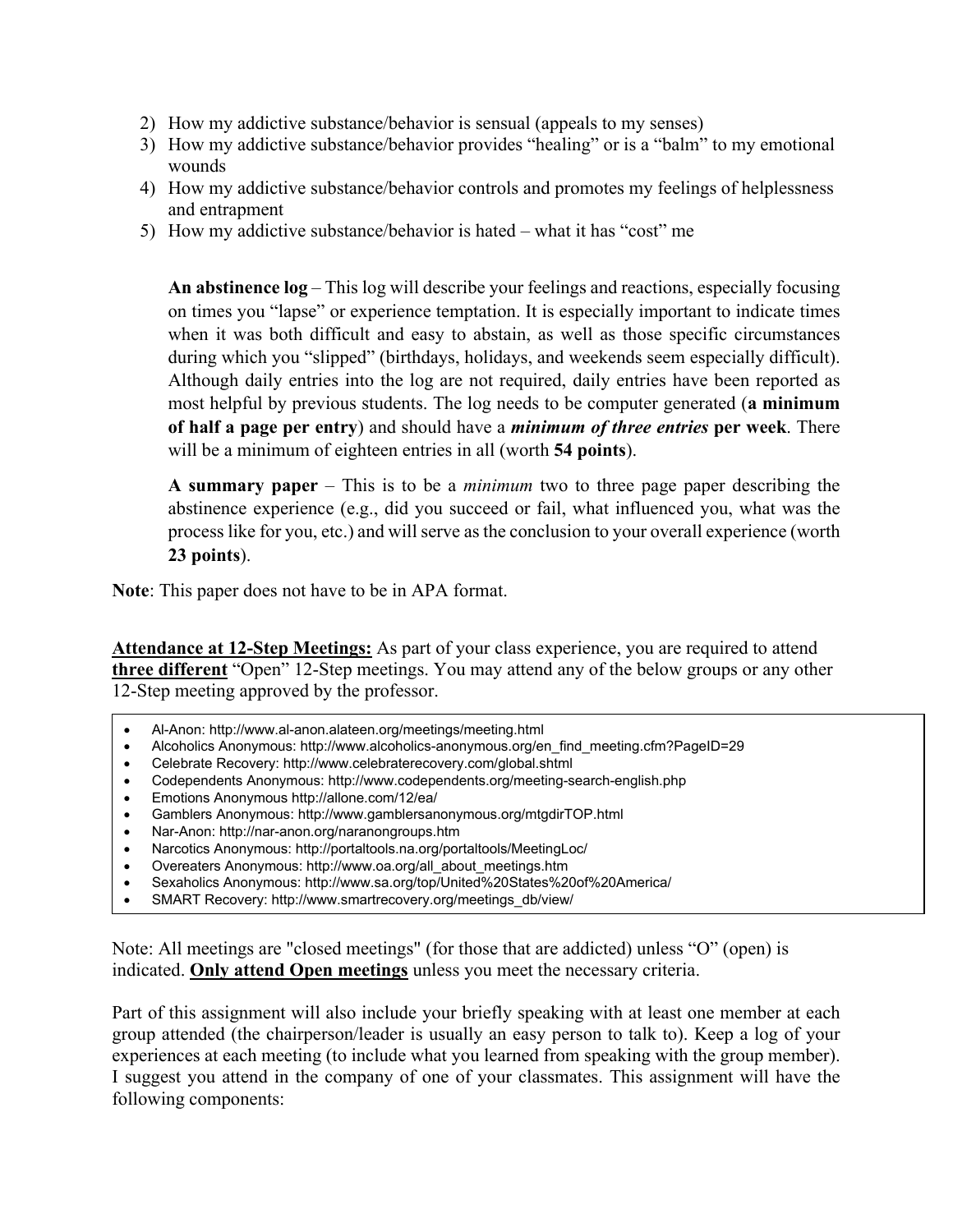**An introduction** – This one-to-two paragraph introduction will provide an overview of the three meetings that you attended (worth **10 points**).

**An attendance log** – This log will record your attendance at three 12-step meetings, focusing on your thoughts and feelings (a) before the meeting, (b) during the meeting, and (c) following the meeting. Include what you learned by briefly speaking with at least one member at each group attended. There will be three entries in all, each a minimum of one page per entry (worth **30 points**).

**A summary paper** – This is to be a *minimum* **two to three page paper** describing (a) your overall thoughts and feelings about the meetings you attended, (b) what influenced your thoughts and feelings, and (c) what this exercise has taught you about what clients might experience (worth **60 points**).

**Note**: This paper does not have to be in APA format.

**Theory of Addiction Paper:** This assignment will focus on your personal view of how addictions are produced or manifest in the lives of the average client. This will be done once at the beginning at the term and again at the end of the term. The second paper must be informed on the theories and content you have learned over the course of the term. It should also incorporate your overall treatment goals for those dealing with addictive behaviors, plan for treatment, potential barriers to treatment based on your chosen perspective, and best practices related to treatment of addiction. More details of the particulars of this paper will be given in the Canvas Files section.

**Participation:** Online formats may not seem to provide the same level of opportunities to interact as in a face to face class and the nature of this class may make you feel less inclined to actively share your opinion. However, we will only succeed as a unit and I am going to present several options to you as a unit to find ways to increase our interaction in a way that feels good for all of us. Additionally, you need to be an engaged member of the course for your benefit, the benefit of your classmates and for my own improvement as an instructor.

#### **Grading System:**

1,000 Points Total:

Exams (3): 100 points each 30 percent of grade Case Conceptualizations 100 points each 20 percent of grade MI Practice 100 points 10 percent of grade<br>Abstinence Paper 100 points 10 percent of grade Abstinence Paper 100 points 10 percent of grade 12 Step Assignment 100 points 10 percent of grade Pre-Theory of Addiction Paper 50 points 50 points 5 percent of grade Post-Theory of Addiction Paper 100 points 10 percent of grade Class Participation: 50 points 5 percent of grade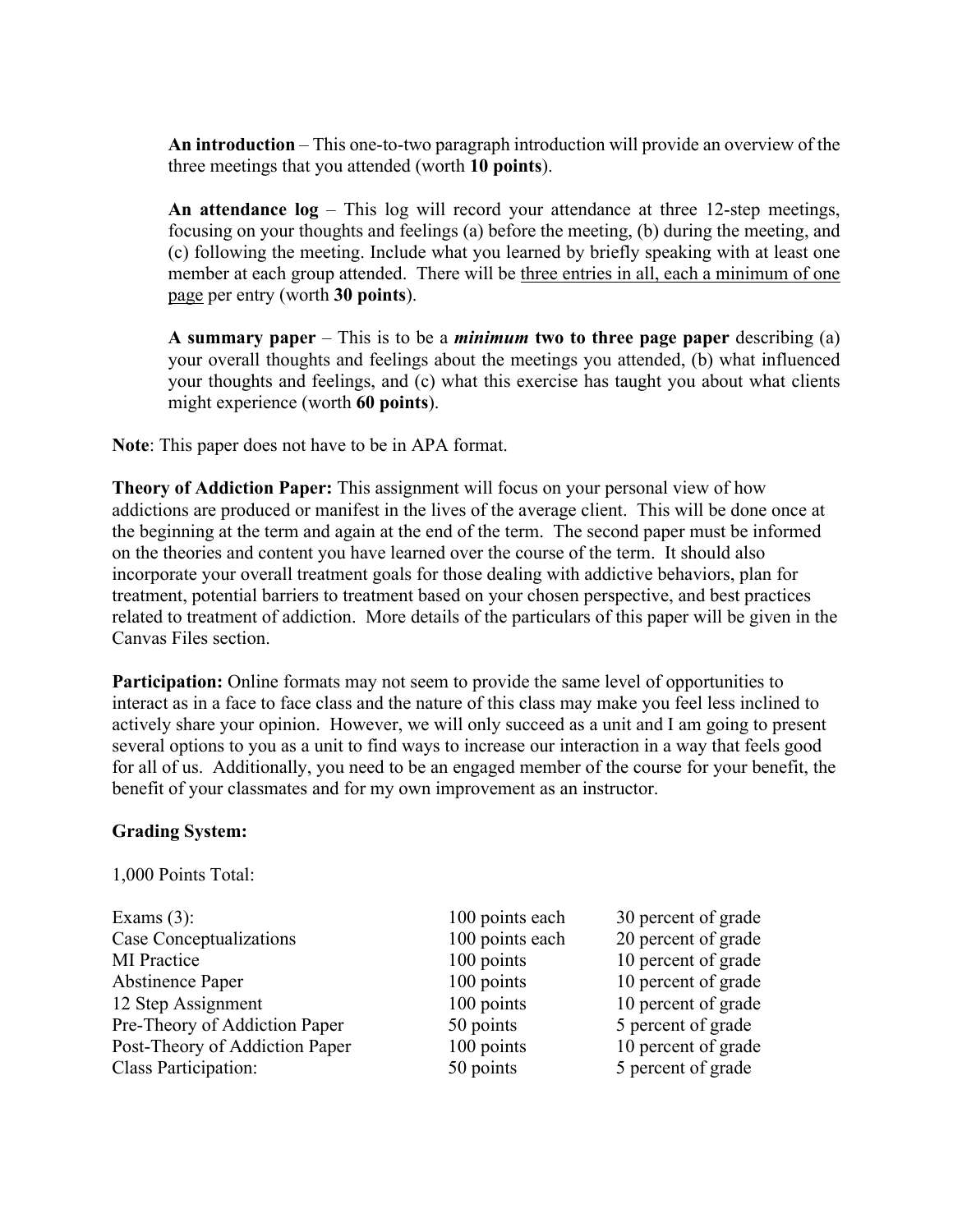## **Succeed at IU**

You're probably used to seeing many policy statements on a syllabus. Faculty include these statements to ensure you understand course expectations so that you can succeed in your courses. At IU, we have placed all university policies on a single website easily accessed from every Canvas course site. Simply look at the left navigation bar and click on Succeed at IU. You can find links to sites with a great deal of useful information including

- How to avoid plagiarism and cheating
- Disability Services
- FLAGS
- Tutoring centers
- Canvas Guides
- Financial Aid
- Sexual Misconduct
- Counseling
- Writing Center and much more!

My expectation is that you review university policies carefully to ensure you understand the policy and possible consequences for violating the policy. Please contact me if you have any questions about any university policy.

**Technology Skills:** The candidate will utilize CANVAS for class materials & submission of some course assignments; candidates will utilize technology for research and class presentations; candidates *may be* required to audio or video-record mock practice counseling sessions; candidates may be required to research credible print and electronic mental health counseling resources; Candidates will be expected to communicate with the instructor through e-mail and CANVAS.

#### **Content Standards**

The Mental Health Counseling Program of IU Southeast, IU East & IU Kokomo is based on the 2016 CACREP Accreditation Standards and the Indiana Mental Health Counselor licensing requirements as stipulated by the Behavioral Health & Human Service Licensing Board. The standards assessed in this course, P535 Introduction to Addictions Counseling, are

2. Social and Cultural Diversity

d. the impact of heritage, attitudes, beliefs, understandings, and acculturative the impact of heritage, attitudes, beliefs, understandings, and acculturative experiences on an individual's views of others experiences on an individual's views of others

#### 3. Human Growth and Development

- c. theories of normal and abnormal behavior
- d. theories and etiology of addictions and addictive behaviors
- e. biological, neurological, and physiological factors that affect human development, functioning, and behavior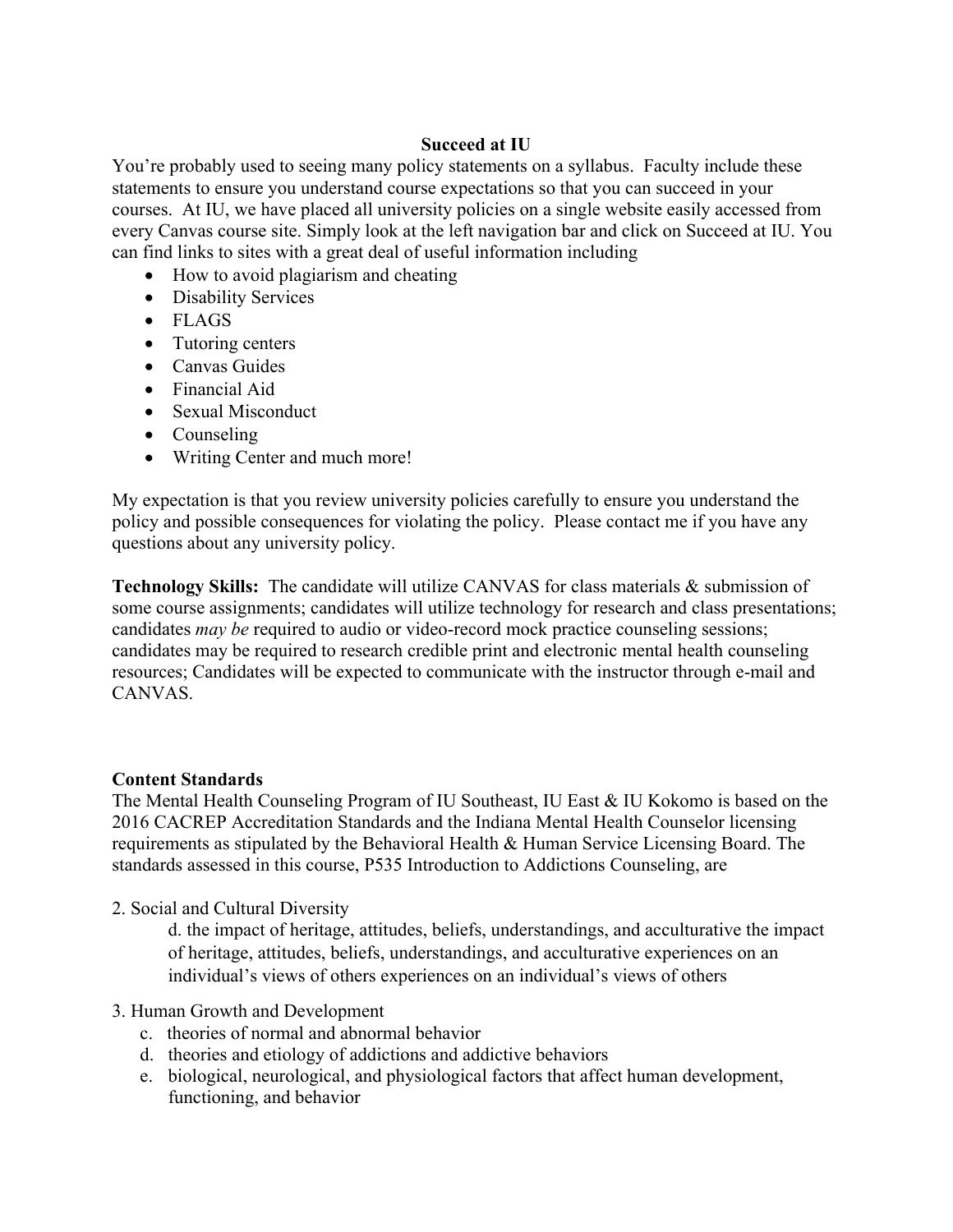- g. effects of crisis, disasters, and trauma on diverse individuals across the lifespan
- 5. Counseling and Helping Relationships
	- a. theories and models of counseling
	- b. a systems approach to conceptualizing clients
	- d. ethical and culturally relevant strategies for establishing and maintaining in-person and technology assisted relationships
	- h. developmentally relevant counseling treatment or intervention plans

# **Clinical Mental Health Counseling Standards**

Counselor education programs with a specialty area in clinical mental health counseling must document additional MHC standards. The specific MHC standards assessed in this course, P535 Introduction to Addictions Counseling, are:

1. Foundations

d) neurobiological and medical foundation and etiology of addiction and co-occurring disorders

2. Contextual Dimensions

b) mental health service delivery modalities within the continuum of care, such as inpatient, outpatient, partial treatment and aftercare, and the mental health counseling services networks

- d) diagnostic process, including differential diagnosis and the use of current diagnostic classification systems, including the Diagnostic and Statistical Manual of Mental Disorders (DSM) and the International Classification of Diseases (ICD)
- e) potential for substance use disorders to mimic and/or co-occur with a variety of neurological, medical, and psychological disorders

# 3. Practice

- a) intake interview, mental status evaluation, biopsychosocial history, mental health history, and psychological assessment for treatment planning and caseload management
- b) techniques and interventions for prevention and treatment of a broad range of mental health issues
- d) strategies for interfacing with integrated behavioral health care professionals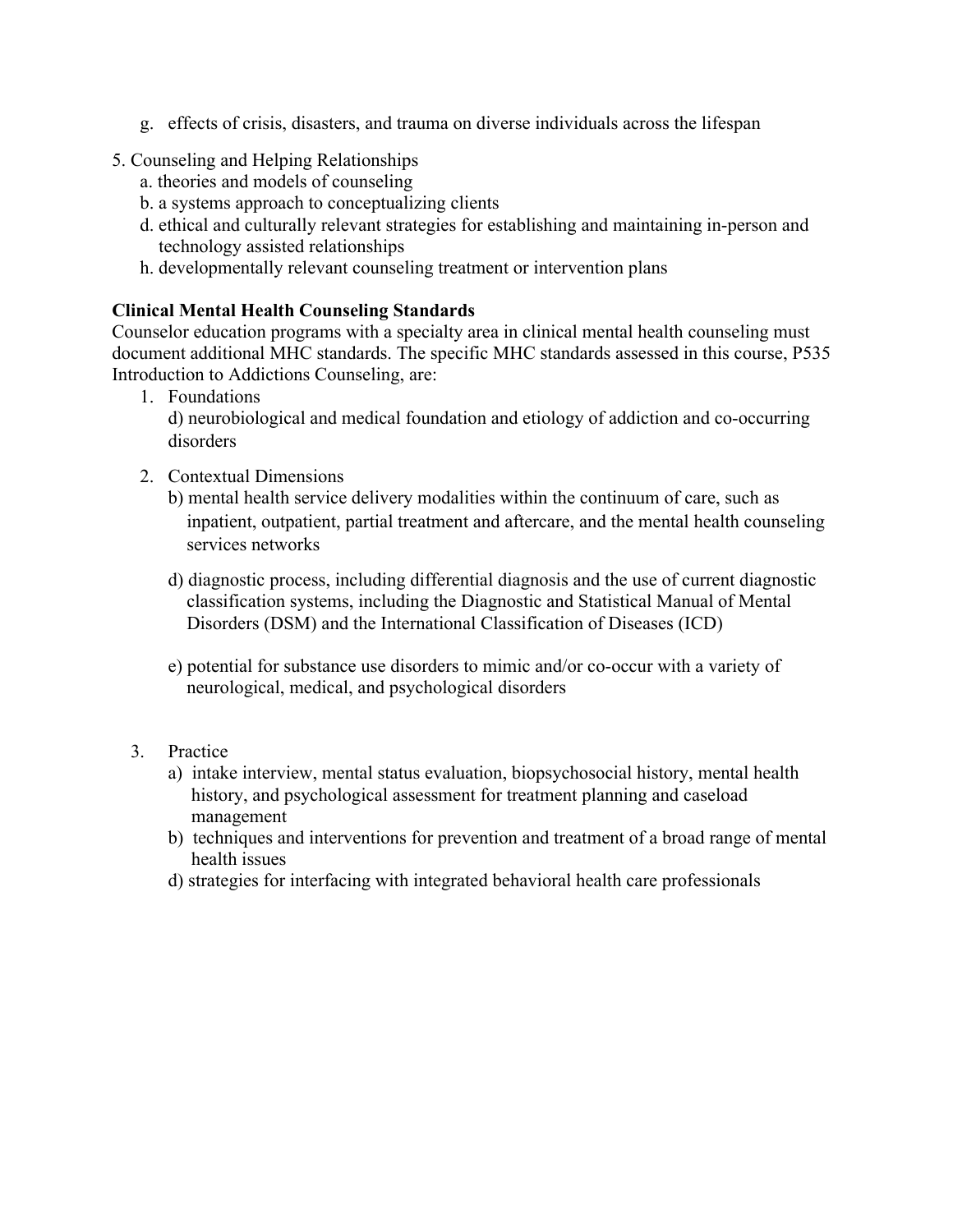| Objective                                                                                                                                                                                            | <b>MHC</b>       | <b>CACREP</b>   | Assessment                                                                        |
|------------------------------------------------------------------------------------------------------------------------------------------------------------------------------------------------------|------------------|-----------------|-----------------------------------------------------------------------------------|
|                                                                                                                                                                                                      | <b>Standards</b> | <b>Standard</b> |                                                                                   |
| Demonstrate a basic<br>understanding of the concept<br>of addictive behavior.                                                                                                                        | 1d, 2e           | 2d, 3d, 3e, 5a  | Exams<br>12 Step<br><b>Abstinence Paper</b>                                       |
| Understand the theories of<br>addiction that contribute to<br>the concept of dependence<br>as a chronic disease.                                                                                     | 1d, 2d, 2e       | 3c, 3d, 5a, 5b  | Exams<br>Case Conceptualizations<br>12 Step                                       |
| Be able to identify the major<br>biological, psychological,<br>social and spiritual impacts<br>of addictive behavior and to<br>think critically about the key<br>issues raised by these<br>theories. | 1d, 2b, 2d, 2e   | 2d, 3g, 5d, 5h  | Case Conceptualizations<br><b>Abstinence Paper</b><br>Exams<br><b>MI</b> Practice |
| Be prepared to integrate the<br>theoretical bases for<br>addictive behavior into the<br>roles and responsibilities of<br>the professional counselor.                                                 | 3a, 3b, 3d       | 2d, 5d, 5h      | Case Conceptualizations<br>Theory of Addiction<br><b>MI</b> Practice              |
| Be able to define the<br>relationship between<br>addictive behavior,<br>addiction, and other mental<br>and emotional disorders.                                                                      | 1d, 2e, 3b       | 2d, 3d, 3g, 5h  | Case Conceptualizations<br>12 Step Paper<br><b>Abstinence Paper</b>               |

**Course Outcomes, Learning Objectives & Assignments mapped to Standards**